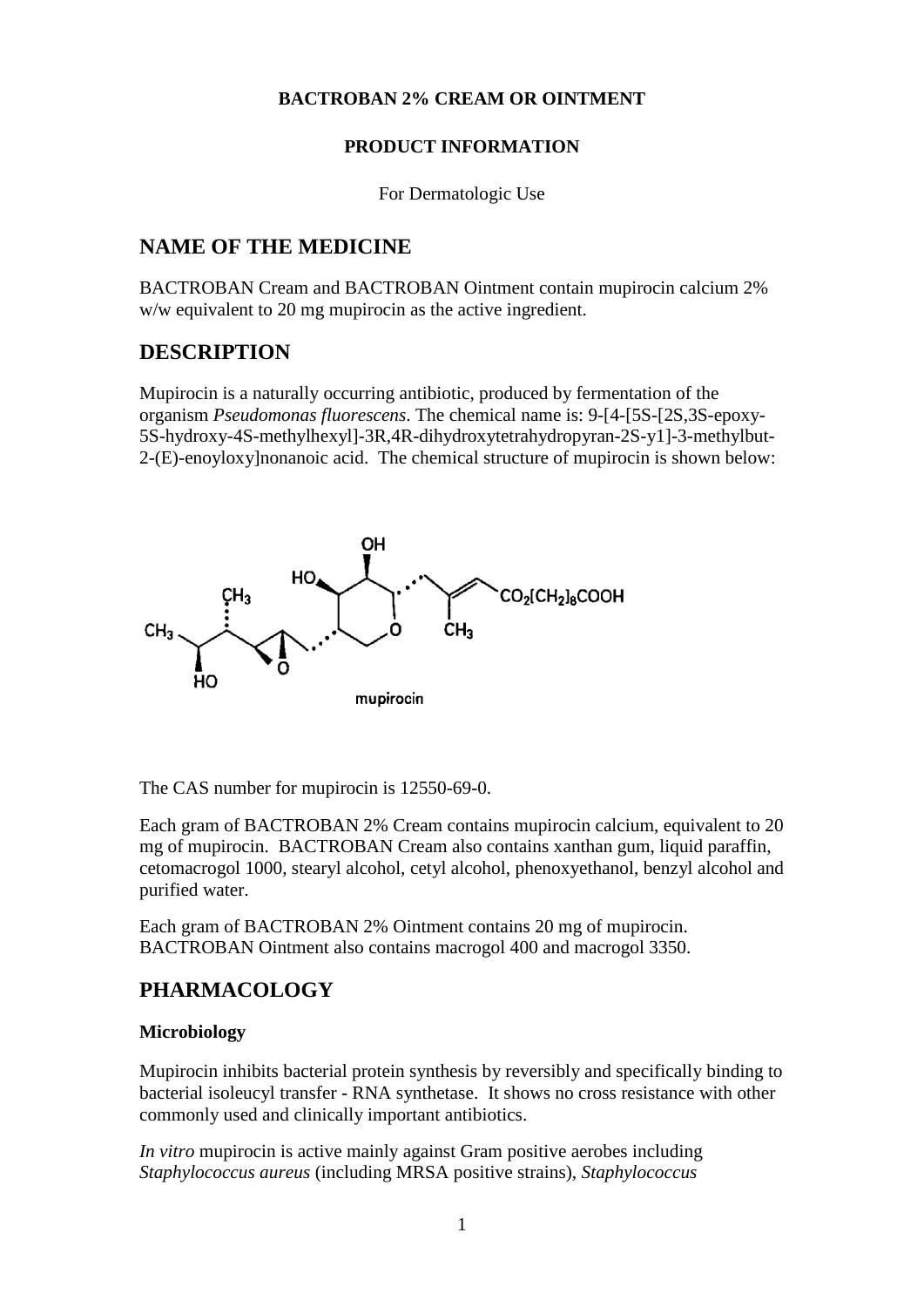*saprophyticus, Staphylococcus epidermidis, Streptococcus pyogenes, Streptococcus viridans, Streptococcus agalactiae,* and *Streptococcus pneumoniae.*

Group D Streptococci (including *S. faecalis* and *S. faecium*), are much less sensitive to mupirocin. Most Gram negative organisms (except for *H.influenzae,* Neisseria and Branhamella) and anaerobes (including *Propionibacterium acnes*) are not sensitive to mupirocin.

When mupirocin resistance does occur, it appears to result from the production of a modified isoleucyl-tRNA synthetase. High-level plasmid-mediated resistance (MIC >1024 mcg/mL) has been reported in some strains of *S. aureus* and coagulasenegative staphylococci.

#### **Pharmacokinetics**

Mupirocin is poorly absorbed through intact human skin; less than 0.24% of a 0.5 g dose being available systemically following the topical application of mupirocin in the ointment base. Application of 14C-labelled mupirocin ointment to the lower arm of normal male subjects followed by occlusion for 24 hours showed no measurable systemic absorption. Measurable radioactivity was present in the stratum corneum of these subjects 72 hours after application.

If mupirocin is absorbed through broken skin or is given systemically, it is metabolised to the inactive metabolite monic acid. The mean plasma half lives of mupirocin and monic acid are 19 minutes and 77 minutes, respectively. The major elimination pathway is via the kidney (90%).

### *Special Patient Populations*

Elderly patients: No restrictions unless there is evidence of moderate or severe renal impairment (see PRECAUTIONS).

## **CLINICAL TRIALS**

The efficacy of topical BACTROBAN Cream for the treatment of secondarily infected traumatic skin lesions (e.g. small lacerations, sutured wounds, and abrasions) was compared to that of oral cephalexin in two randomized, double-blind, doubledummy clinical trials. BACTROBAN Cream was administered topically three times a day for 10 days; Cephalexin 250 mg was given orally four times a day for 10 days. Patients weighing less than 40 kg were given 25 mg/kg/day oral Cephalexin in four divided doses. Patients of either gender of any age were eligible for the study. Lacerations or sutured wounds were up to 10 cm in length and erythema surrounding abrasions did not exceed 2 cm from the edge of the abrasion.

In a combined analysis of the two pivotal clinical trials, the clinical and bacteriological efficacy rates of mupirocin at follow-up (7-12 days post therapy) were shown to be equivalent to those of oral Cephalexin. A total of 245 patients treated with BACTROBAN Cream and 233 patients treated with oral Cephalexin were evaluable for per-protocol clinical efficacy at follow-up. The per-protocol clinical efficacy rate was 95.1% for BACTROBAN Cream and 95.3% for oral Cephalexin (95% Confidence Interval for difference between treatment groups -4.04, 3.64). Ninety eight patients given BACTROBAN Cream and 92 patients given Cephalexin were evaluable for per-protocol bacteriological efficacy at follow-up. The per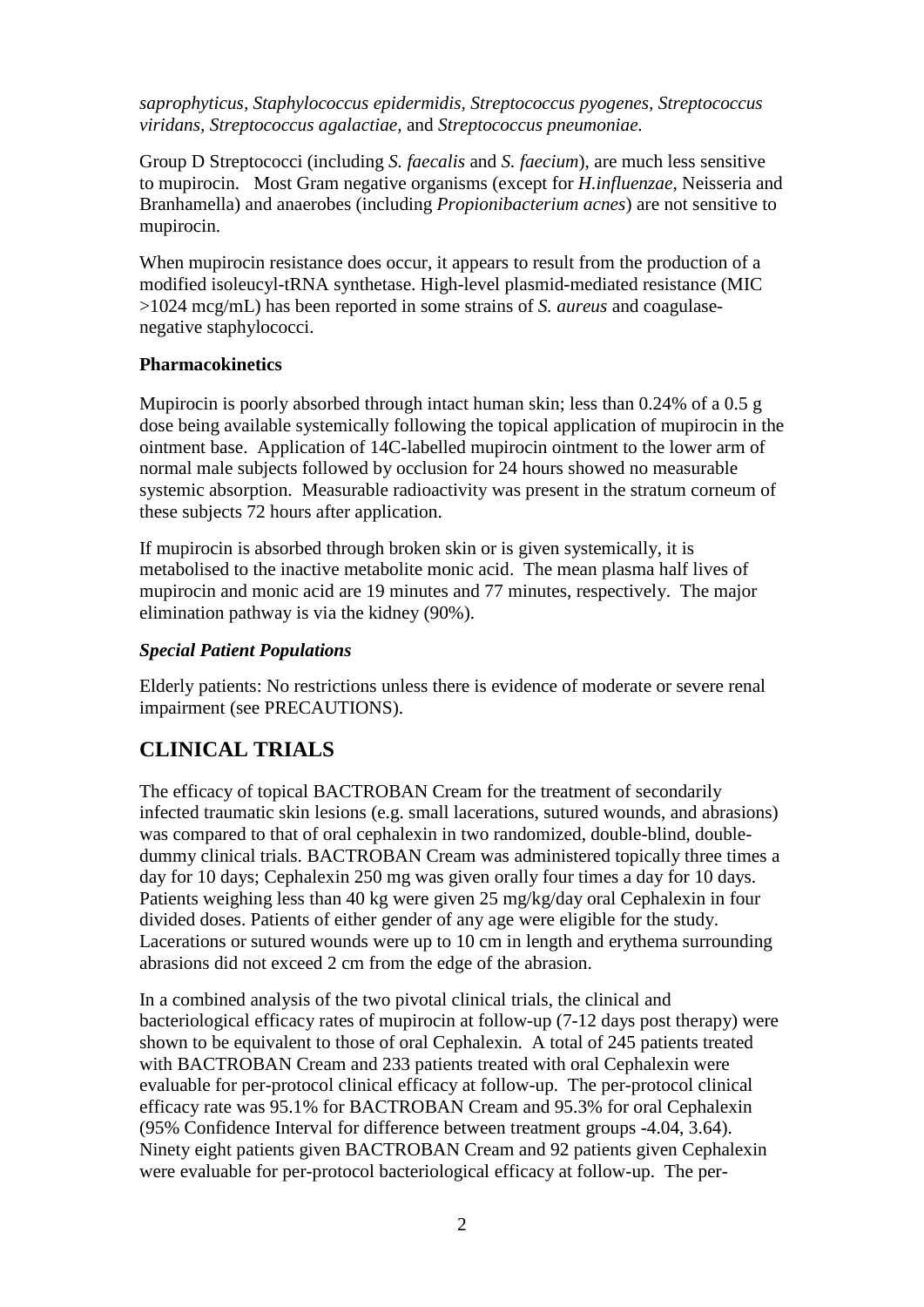protocol bacteriological success rate was 96.9% for BACTROBAN Cream and 98.9% for oral Cephalexin (95% Confidence Interval -6.04, 2.04).

The safety and efficacy of BACTROBAN Cream has not been established in the topical treatment of burns.

# **INDICATIONS**

BACTROBAN (mupirocin) Cream is indicated for the topical treatment of secondarily infected traumatic skin lesions such as small lacerations, sutured wounds or abrasions.

BACTROBAN (mupirocin) Ointment is indicated for the topical treatment of mild impetigo.

# **CONTRAINDICATIONS**

BACTROBAN Cream and BACTROBAN Ointment are contraindicated in patients who have demonstrated hypersensitivity to mupirocin calcium or any components of the formulations.

# **PRECAUTIONS**

If a reaction suggesting sensitivity or chemical irritation should occur with the use of BACTROBAN, treatment should be discontinued, the product should be wiped off and appropriate alternative therapy for the infection instituted.

BACTROBAN is not suitable for ophthalmic use, intranasal use or application to other mucosal surfaces.

Avoid contact with eyes. If contaminated, the eyes should be thoroughly irrigated with water until the residues have been removed.

BACTROBAN is not suitable for application to the site of cannulation or for use in conjunction with cannulae.

Polyethylene glycol (macrogol) can be absorbed from open wounds and damaged skin and is excreted by the kidneys. In common with other polyethylene glycol based ointments, BACTROBAN Ointment should not be used in conditions where absorption of large quantities of polyethylene glycol is possible, especially if there is evidence of moderate or severe renal impairment.

As with other antibacterial products, prolonged use may result in overgrowth of nonsusceptible organisms, including fungi. Appropriate measures should be taken if this occurs.

Pseudomembranous colitis has been reported with the use of antibiotics and may range in severity from mild to life-threatening. Therefore, it is important to consider its diagnosis in patients who develop diarrhoea during or after antibiotic use. Although this is less likely to occur with topically applied mupirocin, if prolonged or significant diarrhoea occurs or the patient experiences abdominal cramps, treatment should be discontinued immediately and the patient investigated further.

### **Fertility**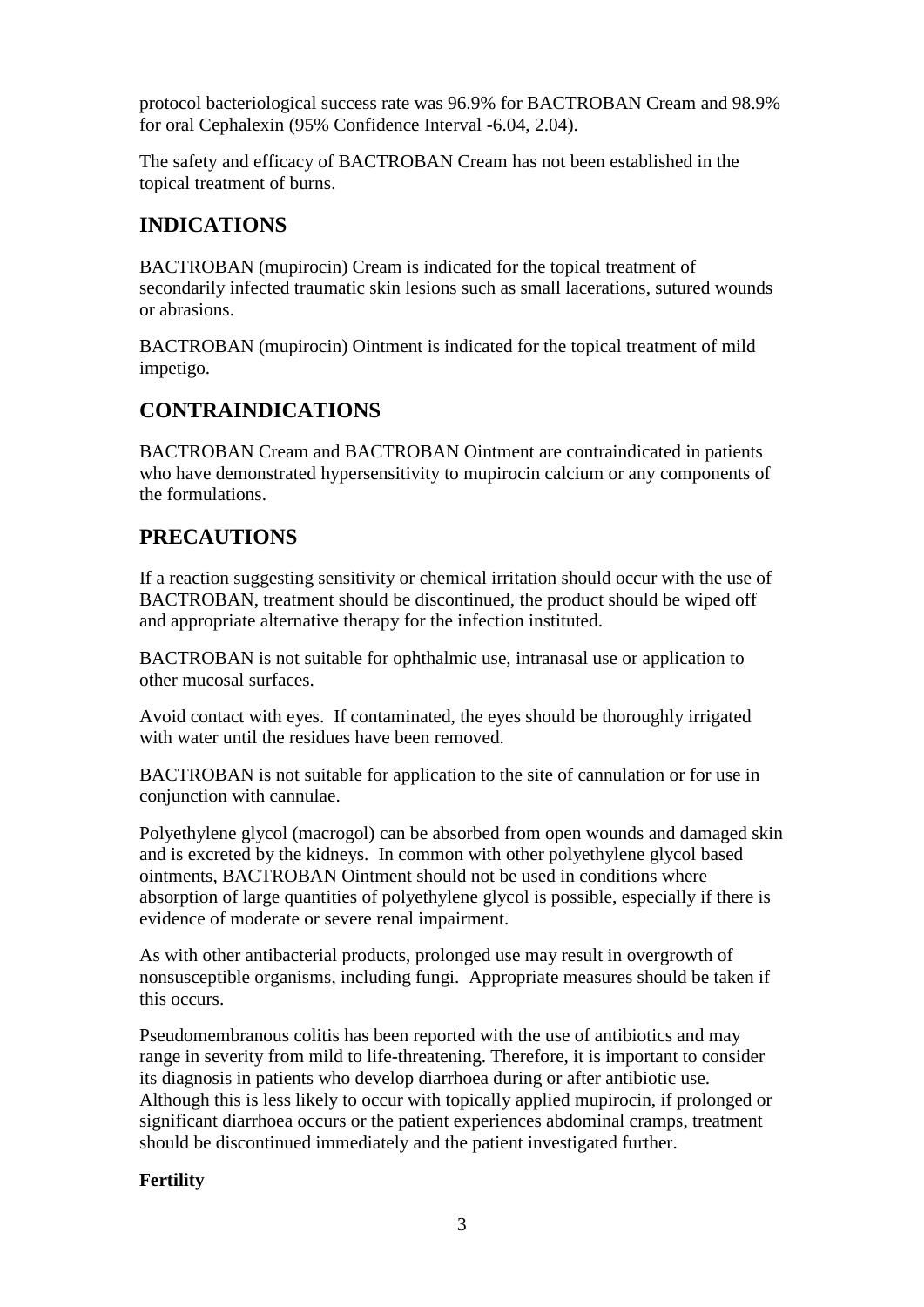Fertility of male and female rats was not affected by mupirocin at subcutaneous doses up to 100 mg/kg/day.

### **Use in pregnancy**

Category B1. Reproduction studies have been performed in rats and rabbits at systemic doses up to 160mg/Kg and have revealed no evidence of harm to the foetus due to mupirocin. There are, however, no adequate and well controlled studies in pregnant women. Because animal studies are not always predictive of human response, this drug should be used during pregnancy only if clearly needed.

#### **Use in lactation**

Adequate human and animal data on use during lactation are not available.

Caution should be exercised when BACTROBAN is administered to a nursing woman. If a cracked nipple is being treated, the nipple should be thoroughly washed prior to breast feeding.

### **Paediatric use**

The safety and efficacy of BACTROBAN Cream has not been established in children less than two years of age.

### **Genotoxicity**

Results of the following studies performed with mupirocin calcium or mupirocin sodium *in vitro* and *in vivo* did not indicate a potential for mutagenicity: rat primary hepatocyte unscheduled DNA synthesis, sediment analysis for DNA strand breaks, metaphase analysis of human lymphocytes, mouse lymphoma assay and bone marrow micronuclei assay in mice.

### **Carcinogenicity**

The carcinogenic potential of mupirocin has not been assessed in long-term animal studies.

## **OVERDOSAGE**

There is currently limited experience with overdosage of BACTROBAN.

There is no specific treatment for an overdose of BACTROBAN. In the event of overdose, the patient should be treated supportively with appropriate monitoring as necessary. Further management should be as clinically indicated or as recommended by the Poison Information Centre on 131126 (Australia).

## **INTERACTIONS WITH OTHER MEDICINES**

No drug interactions have been studied with mupirocin.

BACTROBAN Cream or Ointment should not be combined with other topical preparations as there is a risk of dilution, resulting in a reduction in the antibacterial activity and potential loss of stability of the mupirocin.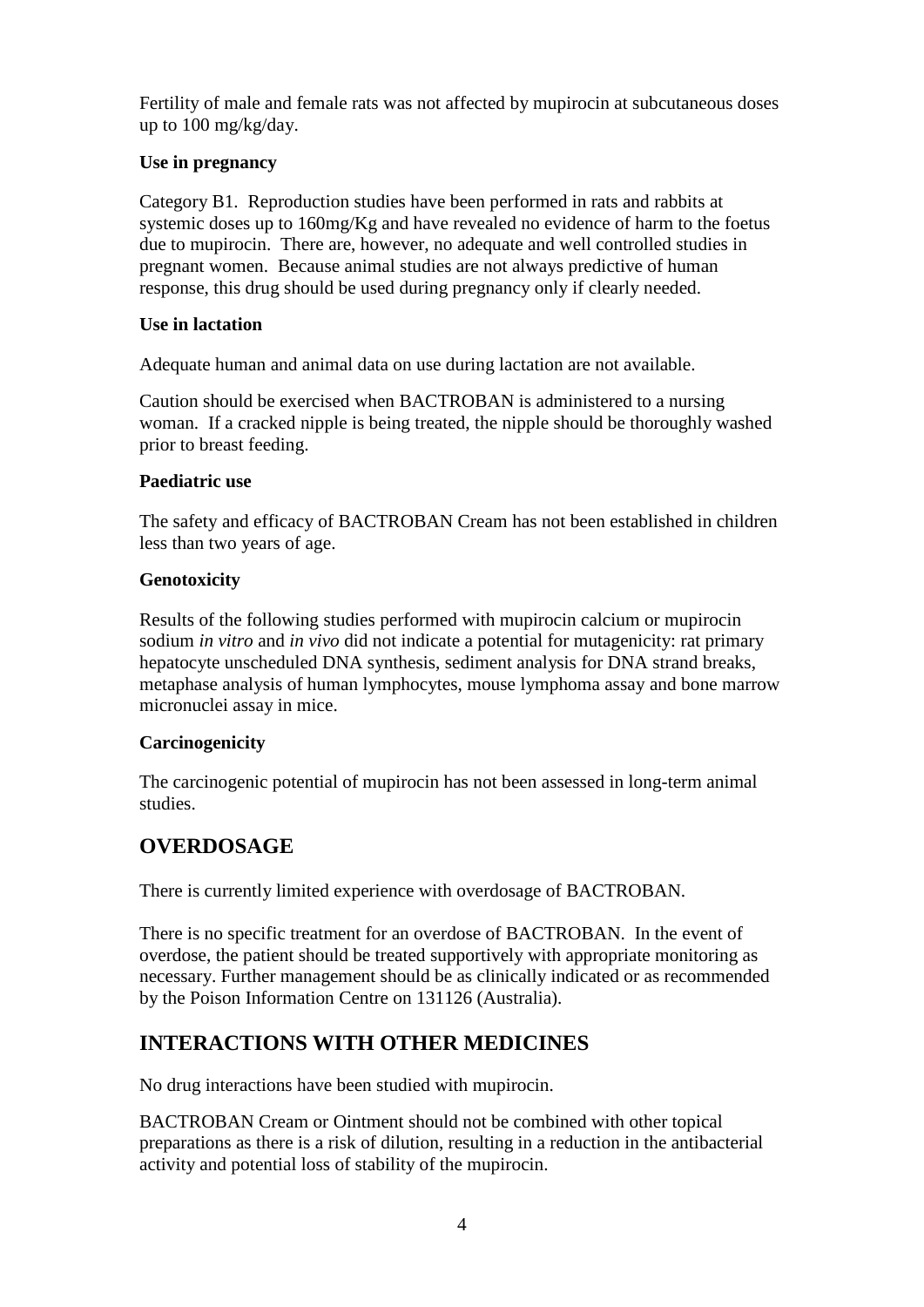## **ADVERSE EFFECTS**

Systemic allergic reactions including anaphylaxis, generalised rash, urticaria and angioedema have been reported with BACTROBAN Cream or Ointment.

### **Ointment**

#### **Local reactions:**

*Common* (approximately 2%): itching, burning, erythema, stinging, pain/swelling at site of application and dryness. Less than 1% of patients discontinued therapy because of these local reactions.

*Uncommon:* Cutaneous sensitisation reactions to mupirocin or the ointment base.

### **Gastrointestinal:**

One case of nausea has been reported in studies of BACTROBAN Ointment so far.

BACTROBAN Ointment did not demonstrate any delayed hypersensitivity, cutaneous sensitization, phototoxicity or photo-contact sensitisation in studies on normal subjects. Cutaneous sensitisation has been reported rarely in post marketing surveillance of BACTROBAN Ointment.

### **Cream**

### **Skin and subcutaneous tissue disorders:**

*Common:* Cutaneous hypersensitivity reactions

Generally, BACTROBAN Cream was well tolerated. Adverse events from the two pivotal clinical trials, thought to be at least possibly drug-related, are listed below.

| Related/Possibly Related Adverse Events Occurring in >1% (common) of |
|----------------------------------------------------------------------|
| <b>BACTROBAN Cream-treated Patients</b>                              |

| Event     | <b>BACTROBAN</b><br><b>Cream</b><br>$N = 357$<br>$\frac{0}{0}$ | Cephalexin*<br>$N = 349$<br>$\frac{0}{0}$ |
|-----------|----------------------------------------------------------------|-------------------------------------------|
| Headache  | 2.0                                                            | 1.1                                       |
| Diarrhoea | 1.1                                                            | 2.3                                       |
| Nausea    | 11                                                             | $1 \; 1$                                  |

 $*250$  mg q.i.d. for patients  $> 40$  kg or 25 mg/kg/day oral suspension in four divided doses for patients  $\leq 40$  kg.

In the two pivotal clinical trials, application site reactions were reported in 0.8% patients treated with either BACTROBAN Cream or placebo. In a supportive safety study, where BACTROBAN Cream was used in the treatment of secondarily infected eczema, application site reactions were reported in 2.4% of patients.